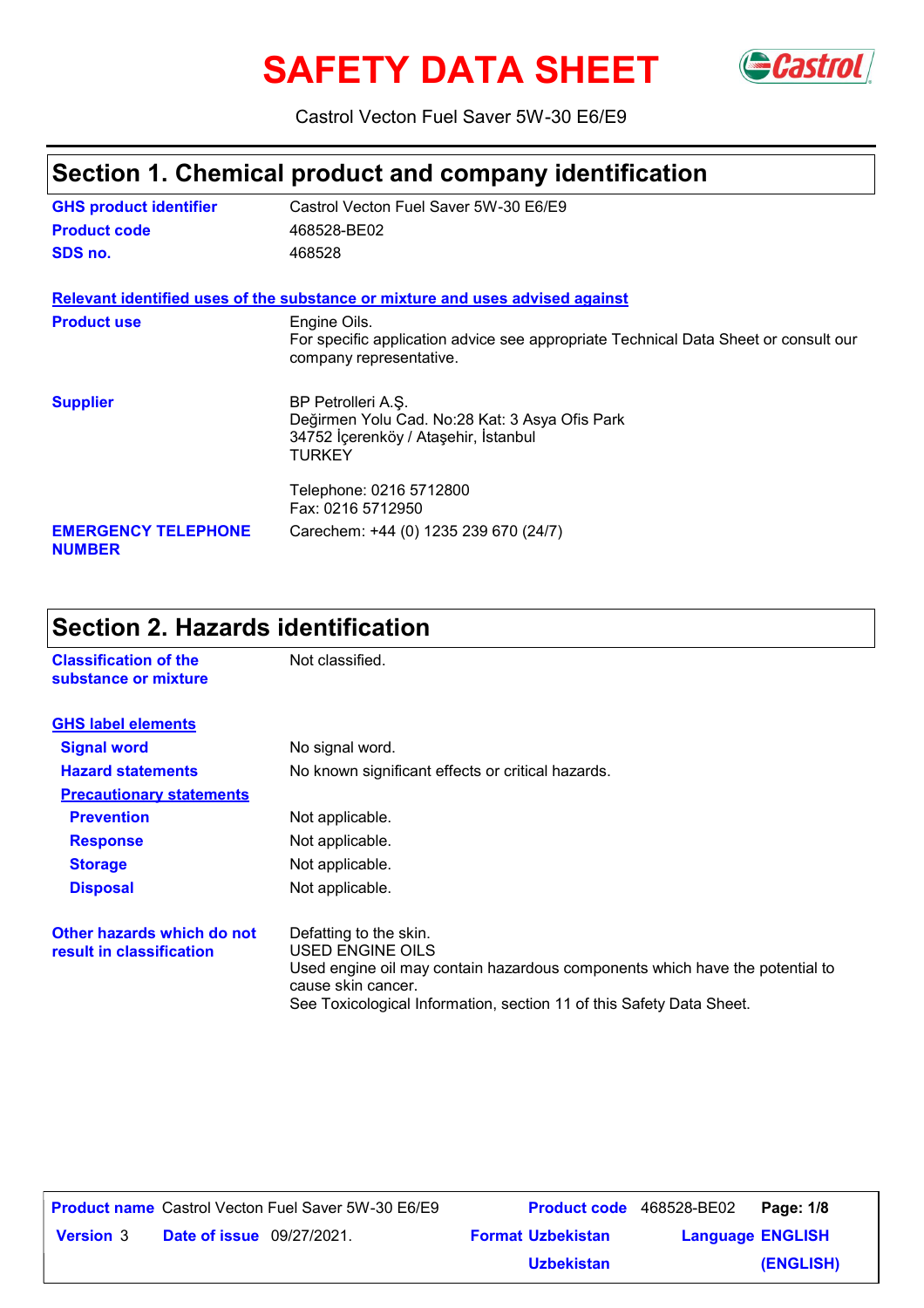### **Section 3. Composition/information on ingredients**

#### **Substance/mixture**

Mixture

Highly refined base oil (IP 346 DMSO extract < 3%). Synthetic base stock. Proprietary performance additives.

| <b>Ingredient name</b>                                    | $\frac{9}{6}$ | <b>CAS number</b>           |
|-----------------------------------------------------------|---------------|-----------------------------|
| Distillates (petroleum), hydrotreated heavy paraffinic    | l≥25 - ≤50    | 64742-54-7                  |
| Distillates (petroleum), solvent-dewaxed heavy paraffinic | ՝≤3           | 64742-65-0                  |
| Distillates (petroleum), hydrotreated light paraffinic    | ՝≤3           | 64742-55-8                  |
| Distillates (petroleum), solvent-dewaxed light paraffinic | ՝≤3           | 64742-56-9                  |
| Alkylated phenol                                          | < 0.1         | 74499-35-7 /<br>121158-58-5 |

**There are no additional ingredients present which, within the current knowledge of the supplier and in the concentrations applicable, are classified as hazardous to health or the environment and hence require reporting in this section.**

**Occupational exposure limits, if available, are listed in Section 8.**

### **Section 4. First aid measures**

| <b>Description of necessary first aid measures</b>        |                                                                                                                                                                                                                                         |
|-----------------------------------------------------------|-----------------------------------------------------------------------------------------------------------------------------------------------------------------------------------------------------------------------------------------|
| <b>Inhalation</b>                                         | If inhaled, remove to fresh air. Get medical attention if symptoms occur.                                                                                                                                                               |
| <b>Ingestion</b>                                          | Do not induce vomiting unless directed to do so by medical personnel. Get medical<br>attention if symptoms occur.                                                                                                                       |
| <b>Skin contact</b>                                       | Wash skin thoroughly with soap and water or use recognised skin cleanser.<br>Remove contaminated clothing and shoes. Wash clothing before reuse. Clean<br>shoes thoroughly before reuse. Get medical attention if symptoms occur.       |
| <b>Eye contact</b>                                        | In case of contact, immediately flush eyes with plenty of water for at least 15<br>minutes. Eyelids should be held away from the eyeball to ensure thorough rinsing.<br>Check for and remove any contact lenses. Get medical attention. |
| <b>Most important symptoms/effects, acute and delayed</b> |                                                                                                                                                                                                                                         |

See Section 11 for more detailed information on health effects and symptoms.

**Indication of immediate medical attention and special treatment needed, if necessary**

| <b>Specific treatments</b>        | No specific treatment.                                                             |
|-----------------------------------|------------------------------------------------------------------------------------|
| <b>Notes to physician</b>         | Treatment should in general be symptomatic and directed to relieving any effects.  |
| <b>Protection of first-aiders</b> | No action shall be taken involving any personal risk or without suitable training. |

## **Section 5. Firefighting measures**

| <b>Extinguishing media</b>                               |                                                                                                                                                                                                   |
|----------------------------------------------------------|---------------------------------------------------------------------------------------------------------------------------------------------------------------------------------------------------|
| <b>Suitable extinguishing</b><br>media                   | In case of fire, use foam, dry chemical or carbon dioxide extinguisher or spray.                                                                                                                  |
| <b>Unsuitable extinguishing</b><br>media                 | Do not use water jet.                                                                                                                                                                             |
| <b>Specific hazards arising</b><br>from the chemical     | In a fire or if heated, a pressure increase will occur and the container may burst.                                                                                                               |
| <b>Hazardous thermal</b><br>decomposition products       | Combustion products may include the following:<br>carbon oxides (CO, CO <sub>2</sub> ) (carbon monoxide, carbon dioxide)                                                                          |
| <b>Special protective actions</b><br>for fire-fighters   | Promptly isolate the scene by removing all persons from the vicinity of the incident if<br>there is a fire. No action shall be taken involving any personal risk or without<br>suitable training. |
| <b>Special protective</b><br>equipment for fire-fighters | Fire-fighters should wear positive pressure self-contained breathing apparatus<br>(SCBA) and full turnout gear.                                                                                   |

| <b>Product name</b> Castrol Vecton Fuel Saver 5W-30 E6/E9 | Product code 468528-BE02 |                         | Page: 2/8 |
|-----------------------------------------------------------|--------------------------|-------------------------|-----------|
| <b>Date of issue</b> 09/27/2021.<br><b>Version 3</b>      | <b>Format Uzbekistan</b> | <b>Language ENGLISH</b> |           |
|                                                           | <b>Uzbekistan</b>        |                         | (ENGLISH) |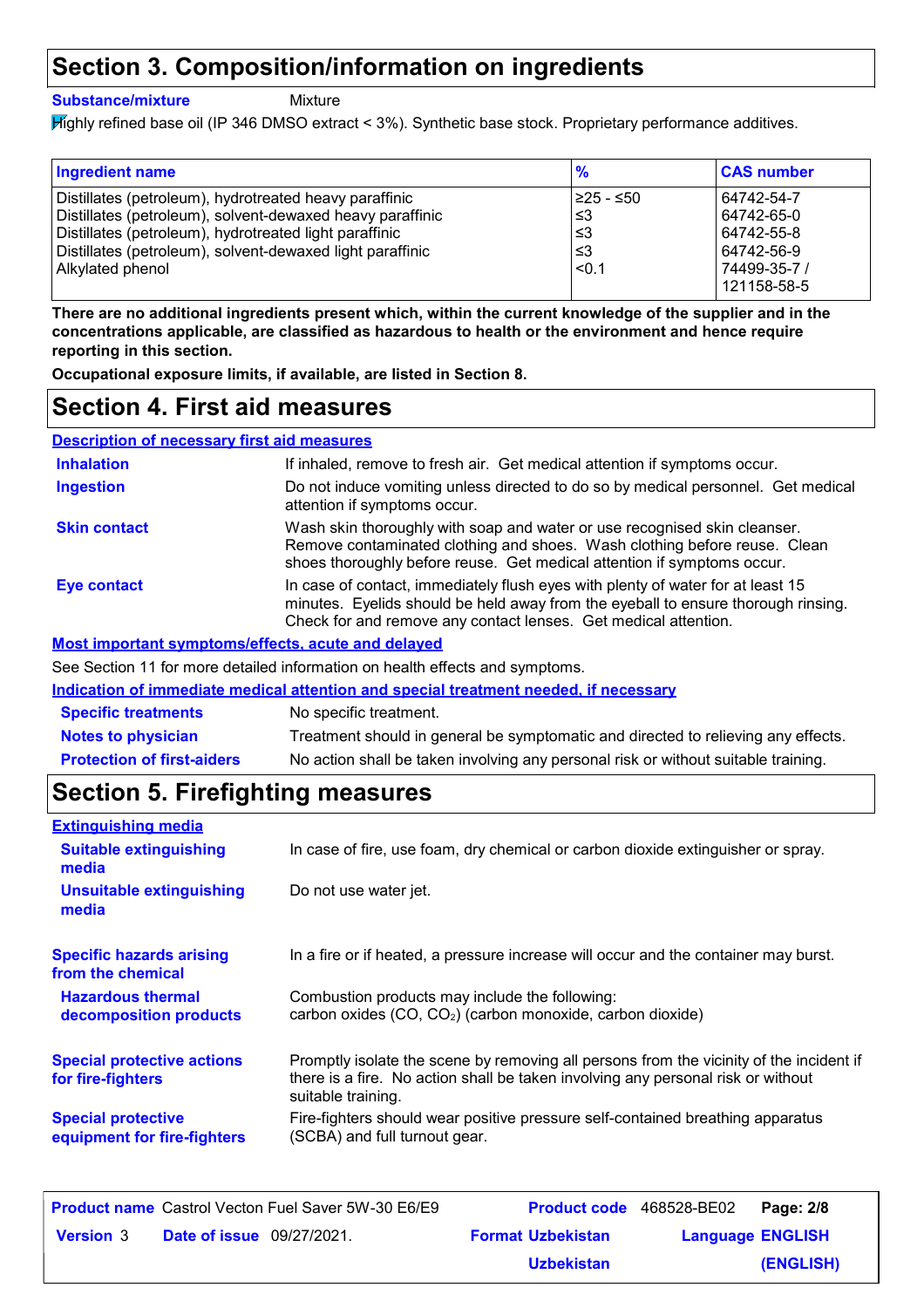## **Section 6. Accidental release measures**

|                                                             | <b>Personal precautions, protective equipment and emergency procedures</b>                                                                                                                                                                                                                                                                                                                         |
|-------------------------------------------------------------|----------------------------------------------------------------------------------------------------------------------------------------------------------------------------------------------------------------------------------------------------------------------------------------------------------------------------------------------------------------------------------------------------|
| For non-emergency<br>personnel                              | No action shall be taken involving any personal risk or without suitable training.<br>Evacuate surrounding areas. Keep unnecessary and unprotected personnel from<br>entering. Do not touch or walk through spilt material. Put on appropriate personal<br>protective equipment. Floors may be slippery; use care to avoid falling.                                                                |
| For emergency responders                                    | If specialised clothing is required to deal with the spillage, take note of any<br>information in Section 8 on suitable and unsuitable materials. See also the<br>information in "For non-emergency personnel".                                                                                                                                                                                    |
| <b>Environmental precautions</b>                            | Avoid dispersal of spilt material and runoff and contact with soil, waterways, drains<br>and sewers. Inform the relevant authorities if the product has caused environmental<br>pollution (sewers, waterways, soil or air).                                                                                                                                                                        |
| <b>Methods and material for containment and cleaning up</b> |                                                                                                                                                                                                                                                                                                                                                                                                    |
| <b>Small spill</b>                                          | Stop leak if without risk. Move containers from spill area. Absorb with an inert<br>material and place in an appropriate waste disposal container. Dispose of via a<br>licensed waste disposal contractor.                                                                                                                                                                                         |
| <b>Large spill</b>                                          | Stop leak if without risk. Move containers from spill area. Prevent entry into sewers,<br>water courses, basements or confined areas. Contain and collect spillage with non-<br>combustible, absorbent material e.g. sand, earth, vermiculite or diatomaceous earth<br>and place in container for disposal according to local regulations. Dispose of via a<br>licensed waste disposal contractor. |

### **Section 7. Handling and storage**

#### **Precautions for safe handling**

| <b>Protective measures</b>                                                       | Put on appropriate personal protective equipment (see Section 8).                                                                                                                                                                                                                                                                                                                                                                                                                                                                                                                              |
|----------------------------------------------------------------------------------|------------------------------------------------------------------------------------------------------------------------------------------------------------------------------------------------------------------------------------------------------------------------------------------------------------------------------------------------------------------------------------------------------------------------------------------------------------------------------------------------------------------------------------------------------------------------------------------------|
| <b>Advice on general</b><br>occupational hygiene                                 | Eating, drinking and smoking should be prohibited in areas where this material is<br>handled, stored and processed. Wash thoroughly after handling. Remove<br>contaminated clothing and protective equipment before entering eating areas. See<br>also Section 8 for additional information on hygiene measures.                                                                                                                                                                                                                                                                               |
| <b>Conditions for safe storage,</b><br>including any<br><b>incompatibilities</b> | Store in accordance with local regulations. Store in original container protected<br>from direct sunlight in a dry, cool and well-ventilated area, away from incompatible<br>materials (see Section 10) and food and drink. Keep container tightly closed and<br>sealed until ready for use. Store and use only in equipment/containers designed for<br>use with this product. Containers that have been opened must be carefully resealed<br>and kept upright to prevent leakage. Do not store in unlabelled containers. Use<br>appropriate containment to avoid environmental contamination. |
| <b>Not suitable</b>                                                              | Prolonged exposure to elevated temperature                                                                                                                                                                                                                                                                                                                                                                                                                                                                                                                                                     |

### **Section 8. Exposure controls/personal protection**

### **Control parameters**

None. **Occupational exposure limits**

**Appropriate engineering controls** Provide exhaust ventilation or other engineering controls to keep the relevant airborne concentrations below their respective occupational exposure limits. All activities involving chemicals should be assessed for their risks to health, to ensure exposures are adequately controlled. Personal protective equipment should only be considered after other forms of control measures (e.g. engineering controls) have been suitably evaluated. Personal protective equipment should conform to appropriate standards, be suitable for use, be kept in good condition and properly maintained.

|                  |                                  | <b>Product name</b> Castrol Vecton Fuel Saver 5W-30 E6/E9 | <b>Product code</b> 468528-BE02 |                         | Page: 3/8 |
|------------------|----------------------------------|-----------------------------------------------------------|---------------------------------|-------------------------|-----------|
| <b>Version</b> 3 | <b>Date of issue</b> 09/27/2021. |                                                           | <b>Format Uzbekistan</b>        | <b>Language ENGLISH</b> |           |
|                  |                                  |                                                           | <b>Uzbekistan</b>               |                         | (ENGLISH) |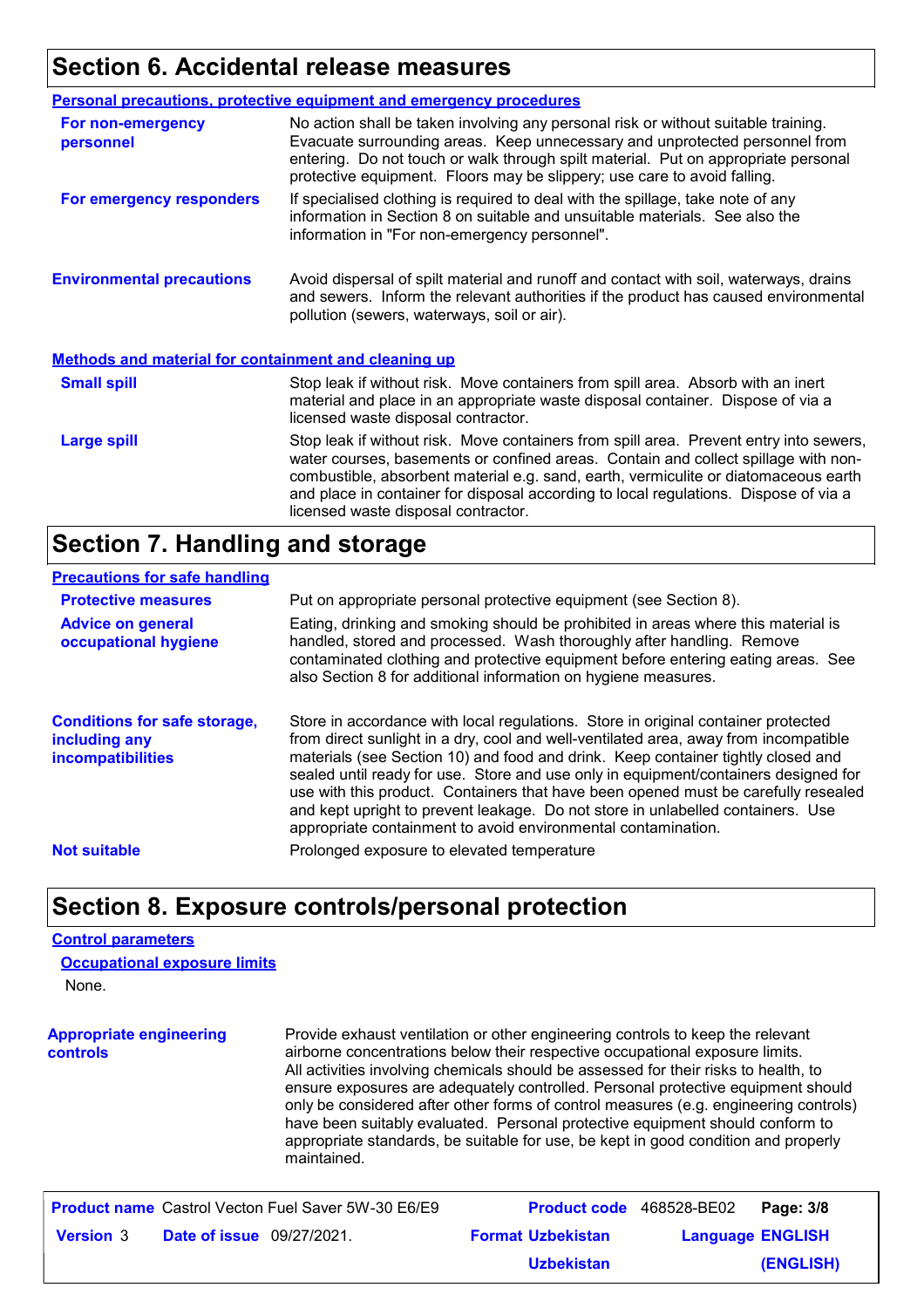# **Section 8. Exposure controls/personal protection**

| <b>Environmental exposure</b><br>controls | Your supplier of personal protective equipment should be consulted for advice on<br>selection and appropriate standards. For further information contact your national<br>organisation for standards.<br>The final choice of protective equipment will depend upon a risk assessment. It is<br>important to ensure that all items of personal protective equipment are compatible.<br>Emissions from ventilation or work process equipment should be checked to ensure<br>they comply with the requirements of environmental protection legislation. In some<br>cases, fume scrubbers, filters or engineering modifications to the process<br>equipment will be necessary to reduce emissions to acceptable levels.                                                                             |
|-------------------------------------------|-------------------------------------------------------------------------------------------------------------------------------------------------------------------------------------------------------------------------------------------------------------------------------------------------------------------------------------------------------------------------------------------------------------------------------------------------------------------------------------------------------------------------------------------------------------------------------------------------------------------------------------------------------------------------------------------------------------------------------------------------------------------------------------------------|
| <b>Individual protection measures</b>     |                                                                                                                                                                                                                                                                                                                                                                                                                                                                                                                                                                                                                                                                                                                                                                                                 |
| <b>Hygiene measures</b>                   | Wash hands, forearms and face thoroughly after handling chemical products, before<br>eating, smoking and using the lavatory and at the end of the working period.<br>Appropriate techniques should be used to remove potentially contaminated clothing.<br>Wash contaminated clothing before reusing. Ensure that eyewash stations and<br>safety showers are close to the workstation location.                                                                                                                                                                                                                                                                                                                                                                                                 |
| <b>Eye/face protection</b>                | Safety glasses with side shields.                                                                                                                                                                                                                                                                                                                                                                                                                                                                                                                                                                                                                                                                                                                                                               |
| <b>Skin protection</b>                    |                                                                                                                                                                                                                                                                                                                                                                                                                                                                                                                                                                                                                                                                                                                                                                                                 |
| <b>Hand protection</b>                    | Wear protective gloves if prolonged or repeated contact is likely. Wear chemical<br>resistant gloves. Recommended: Nitrile gloves. The correct choice of protective<br>gloves depends upon the chemicals being handled, the conditions of work and use,<br>and the condition of the gloves (even the best chemically resistant glove will break<br>down after repeated chemical exposures). Most gloves provide only a short time of<br>protection before they must be discarded and replaced. Because specific work<br>environments and material handling practices vary, safety procedures should be<br>developed for each intended application. Gloves should therefore be chosen in<br>consultation with the supplier/manufacturer and with a full assessment of the<br>working conditions. |
| <b>Body protection</b>                    | Use of protective clothing is good industrial practice.<br>Personal protective equipment for the body should be selected based on the task<br>being performed and the risks involved and should be approved by a specialist<br>before handling this product.<br>Cotton or polyester/cotton overalls will only provide protection against light<br>superficial contamination that will not soak through to the skin. Overalls should be<br>laundered on a regular basis. When the risk of skin exposure is high (e.g. when<br>cleaning up spillages or if there is a risk of splashing) then chemical resistant aprons<br>and/or impervious chemical suits and boots will be required.                                                                                                           |
| <b>Respiratory protection</b>             | In case of insufficient ventilation, wear suitable respiratory equipment.<br>The correct choice of respiratory protection depends upon the chemicals being<br>handled, the conditions of work and use, and the condition of the respiratory<br>equipment. Safety procedures should be developed for each intended application.<br>Respiratory protection equipment should therefore be chosen in consultation with<br>the supplier/manufacturer and with a full assessment of the working conditions.                                                                                                                                                                                                                                                                                           |

# **Section 9. Physical and chemical properties**

| <b>Appearance</b>      |                                                                                         |
|------------------------|-----------------------------------------------------------------------------------------|
| <b>Physical state</b>  | Liquid.                                                                                 |
| Colour                 | Amber. [Light]                                                                          |
| <b>Odour</b>           | Not available.                                                                          |
| <b>Odour threshold</b> | Not available.                                                                          |
| рH                     | Not applicable.                                                                         |
| <b>Melting point</b>   | Not available.                                                                          |
| <b>Boiling point</b>   | Not available.                                                                          |
| <b>Flash point</b>     | Closed cup: 199°C (390.2°F) [Pensky-Martens.]<br>Open cup: 228°C (442.4°F) [Cleveland.] |

|                  |                                  | <b>Product name</b> Castrol Vecton Fuel Saver 5W-30 E6/E9 |                          | <b>Product code</b> 468528-BE02 Page: 4/8 |           |
|------------------|----------------------------------|-----------------------------------------------------------|--------------------------|-------------------------------------------|-----------|
| <b>Version 3</b> | <b>Date of issue</b> 09/27/2021. |                                                           | <b>Format Uzbekistan</b> | <b>Language ENGLISH</b>                   |           |
|                  |                                  |                                                           | <b>Uzbekistan</b>        |                                           | (ENGLISH) |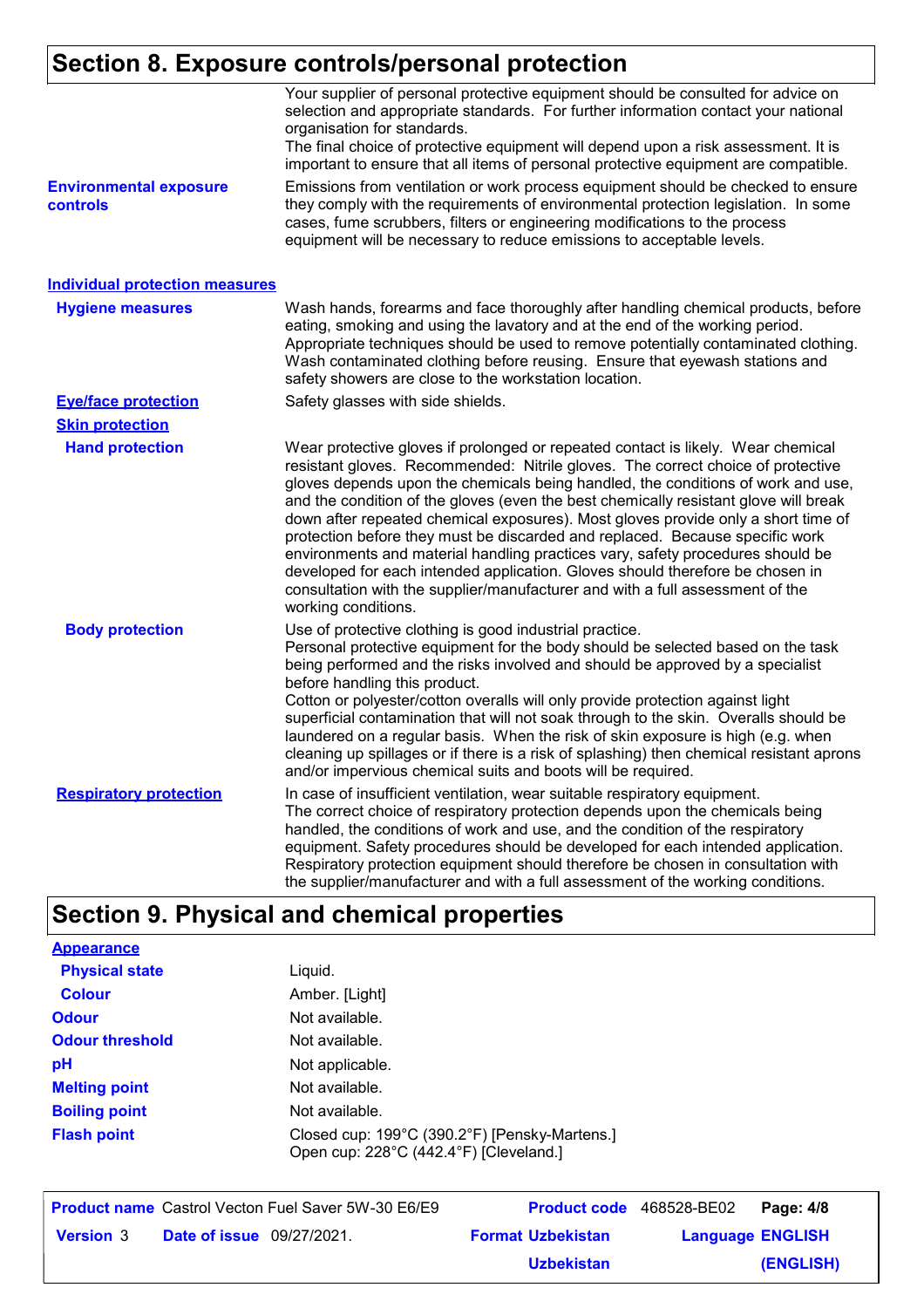# **Section 9. Physical and chemical properties**

| <b>Evaporation rate</b>                           | Not available.                                                                                                                                 |
|---------------------------------------------------|------------------------------------------------------------------------------------------------------------------------------------------------|
| <b>Flammability (solid, gas)</b>                  | Not applicable. Based on - Physical state                                                                                                      |
| Lower and upper explosive<br>(flammable) limits   | Not available.                                                                                                                                 |
| <b>Vapour pressure</b>                            | Not available.                                                                                                                                 |
| <b>Vapour density</b>                             | Not available.                                                                                                                                 |
| <b>Relative density</b>                           | Not available.                                                                                                                                 |
| <b>Density</b>                                    | $\leq$ 1000 kg/m <sup>3</sup> (<1 g/cm <sup>3</sup> ) at 15 <sup>°</sup> C                                                                     |
| <b>Solubility</b>                                 | insoluble in water.                                                                                                                            |
| <b>Partition coefficient: n-</b><br>octanol/water | Not available.                                                                                                                                 |
| <b>Auto-ignition temperature</b>                  | Not available.                                                                                                                                 |
| <b>Decomposition temperature</b>                  | Not available.                                                                                                                                 |
| <b>Viscosity</b>                                  | Kinematic: 69.47 mm <sup>2</sup> /s (69.47 cSt) at 40 $^{\circ}$ C<br>Kinematic: 11.5 to 12.29 mm <sup>2</sup> /s (11.5 to 12.29 cSt) at 100°C |

# **Section 10. Stability and reactivity**

| <b>Reactivity</b>                                   | No specific test data available for this product. Refer to Conditions to avoid and<br>Incompatible materials for additional information.                                   |
|-----------------------------------------------------|----------------------------------------------------------------------------------------------------------------------------------------------------------------------------|
| <b>Chemical stability</b>                           | The product is stable.                                                                                                                                                     |
| <b>Possibility of hazardous</b><br><b>reactions</b> | Under normal conditions of storage and use, hazardous reactions will not occur.<br>Under normal conditions of storage and use, hazardous polymerisation will not<br>occur. |
| <b>Conditions to avoid</b>                          | Avoid all possible sources of ignition (spark or flame).                                                                                                                   |
| Incompatible materials                              | Reactive or incompatible with the following materials: oxidising materials.                                                                                                |
| <b>Hazardous decomposition</b><br>products          | Under normal conditions of storage and use, hazardous decomposition products<br>should not be produced.                                                                    |

# **Section 11. Toxicological information**

### **Information on toxicological effects**

#### **Aspiration hazard**

| <b>Name</b>                                               | <b>Result</b>                         |
|-----------------------------------------------------------|---------------------------------------|
| Distillates (petroleum), hydrotreated heavy paraffinic    | <b>ASPIRATION HAZARD - Category 1</b> |
| Distillates (petroleum), solvent-dewaxed heavy paraffinic | <b>ASPIRATION HAZARD - Category 1</b> |
| Distillates (petroleum), hydrotreated light paraffinic    | <b>ASPIRATION HAZARD - Category 1</b> |
| Distillates (petroleum), solvent-dewaxed light paraffinic | <b>ASPIRATION HAZARD - Category 1</b> |

**Information on likely routes**  Routes of entry anticipated: Dermal, Inhalation.

**of exposure**

**Potential acute health effects**

| No known significant effects or critical hazards.                                                   |
|-----------------------------------------------------------------------------------------------------|
| Vapour inhalation under ambient conditions is not normally a problem due to low<br>vapour pressure. |
| Defatting to the skin. May cause skin dryness and irritation.                                       |
| No known significant effects or critical hazards.                                                   |
|                                                                                                     |

|                  |                                  | <b>Product name</b> Castrol Vecton Fuel Saver 5W-30 E6/E9 |                          | Product code 468528-BE02 Page: 5/8 |           |
|------------------|----------------------------------|-----------------------------------------------------------|--------------------------|------------------------------------|-----------|
| <b>Version 3</b> | <b>Date of issue</b> 09/27/2021. |                                                           | <b>Format Uzbekistan</b> | <b>Language ENGLISH</b>            |           |
|                  |                                  |                                                           | <b>Uzbekistan</b>        |                                    | (ENGLISH) |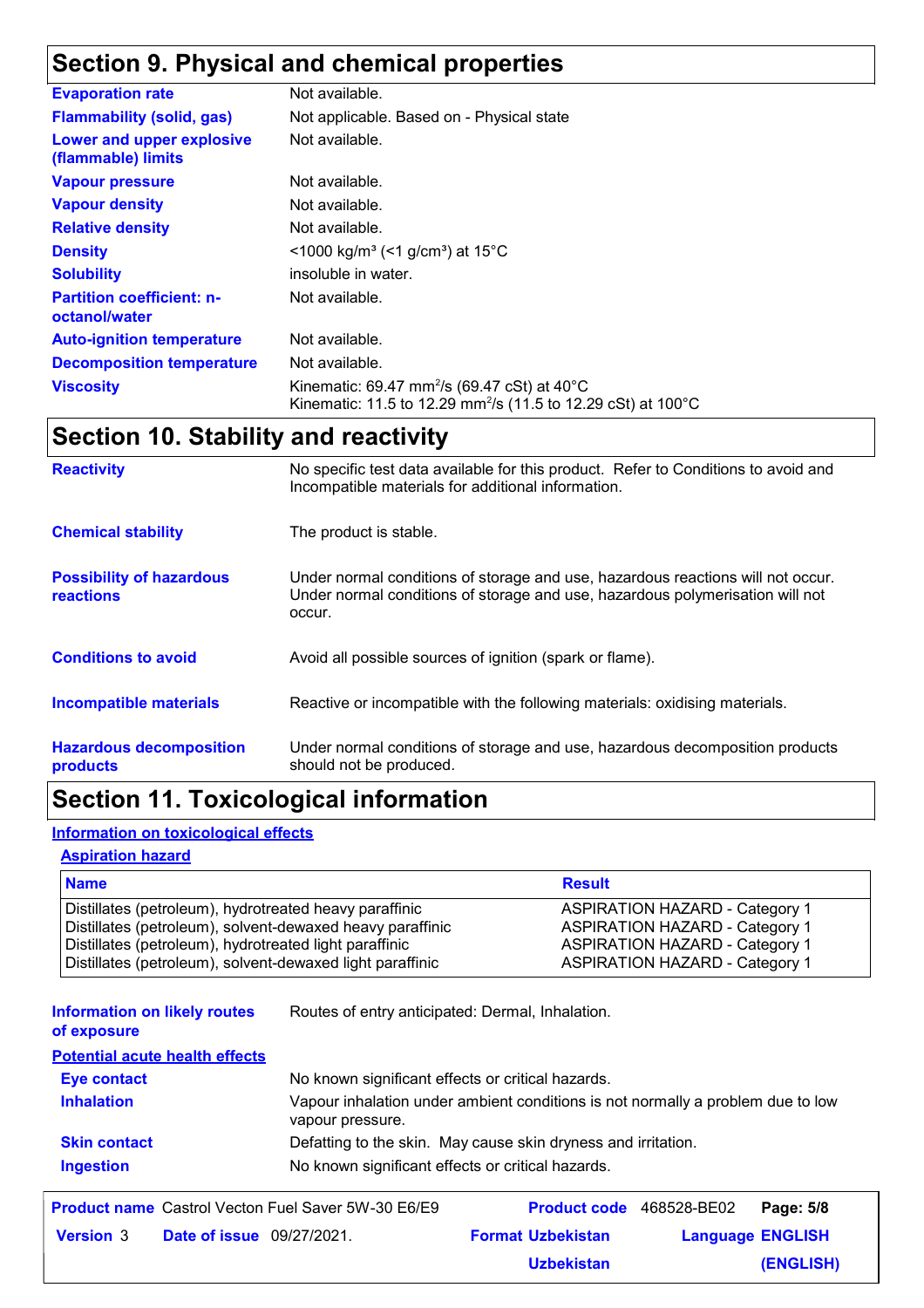# **Section 11. Toxicological information**

|                                         | Symptoms related to the physical, chemical and toxicological characteristics                                                                                                                                                                                                                                                                                                                                       |  |  |
|-----------------------------------------|--------------------------------------------------------------------------------------------------------------------------------------------------------------------------------------------------------------------------------------------------------------------------------------------------------------------------------------------------------------------------------------------------------------------|--|--|
| <b>Eye contact</b>                      | No specific data.                                                                                                                                                                                                                                                                                                                                                                                                  |  |  |
| <b>Inhalation</b>                       | No specific data.                                                                                                                                                                                                                                                                                                                                                                                                  |  |  |
| <b>Skin contact</b>                     | Adverse symptoms may include the following:<br>irritation<br>dryness<br>cracking                                                                                                                                                                                                                                                                                                                                   |  |  |
| <b>Ingestion</b>                        | No specific data.                                                                                                                                                                                                                                                                                                                                                                                                  |  |  |
|                                         | Delayed and immediate effects as well as chronic effects from short and long-term exposure                                                                                                                                                                                                                                                                                                                         |  |  |
| <b>Eye contact</b>                      | Potential risk of transient stinging or redness if accidental eye contact occurs.                                                                                                                                                                                                                                                                                                                                  |  |  |
| <b>Inhalation</b>                       | Overexposure to the inhalation of airborne droplets or aerosols may cause irritation<br>of the respiratory tract.                                                                                                                                                                                                                                                                                                  |  |  |
| <b>Skin contact</b>                     | Prolonged or repeated contact can defat the skin and lead to irritation, cracking and/<br>or dermatitis.                                                                                                                                                                                                                                                                                                           |  |  |
| <b>Ingestion</b>                        | Ingestion of large quantities may cause nausea and diarrhoea.                                                                                                                                                                                                                                                                                                                                                      |  |  |
| <b>Potential chronic health effects</b> |                                                                                                                                                                                                                                                                                                                                                                                                                    |  |  |
| <b>General</b>                          | <b>USED ENGINE OILS</b><br>Combustion products resulting from the operation of internal combustion engines<br>contaminate engine oils during use. Used engine oil may contain hazardous<br>components which have the potential to cause skin cancer. Frequent or prolonged<br>contact with all types and makes of used engine oil must therefore be avoided and a<br>high standard of personal hygiene maintained. |  |  |
| <b>Carcinogenicity</b>                  | No known significant effects or critical hazards.                                                                                                                                                                                                                                                                                                                                                                  |  |  |
| <b>Mutagenicity</b>                     | No known significant effects or critical hazards.                                                                                                                                                                                                                                                                                                                                                                  |  |  |
| <b>Teratogenicity</b>                   | No known significant effects or critical hazards.                                                                                                                                                                                                                                                                                                                                                                  |  |  |
| <b>Developmental effects</b>            | No known significant effects or critical hazards.                                                                                                                                                                                                                                                                                                                                                                  |  |  |
| <b>Fertility effects</b>                | No known significant effects or critical hazards.                                                                                                                                                                                                                                                                                                                                                                  |  |  |

# **Section 12. Ecological information**

**Environmental effects** No known significant effects or critical hazards.

### **Persistence and degradability**

Partially biodegradable.

#### **Bioaccumulative potential**

This product is not expected to bioaccumulate through food chains in the environment.

| <b>Mobility in soil</b><br><b>Mobility</b> | Spillages may penetrate the soil causing ground water contamination.                                                      |
|--------------------------------------------|---------------------------------------------------------------------------------------------------------------------------|
| <b>Other ecological information</b>        | Spills may form a film on water surfaces causing physical damage to organisms.<br>Oxygen transfer could also be impaired. |

|                  |                                  | <b>Product name</b> Castrol Vecton Fuel Saver 5W-30 E6/E9 | <b>Product code</b> 468528-BE02 |                         | Page: 6/8 |
|------------------|----------------------------------|-----------------------------------------------------------|---------------------------------|-------------------------|-----------|
| <b>Version 3</b> | <b>Date of issue</b> 09/27/2021. |                                                           | <b>Format Uzbekistan</b>        | <b>Language ENGLISH</b> |           |
|                  |                                  |                                                           | <b>Uzbekistan</b>               |                         | (ENGLISH) |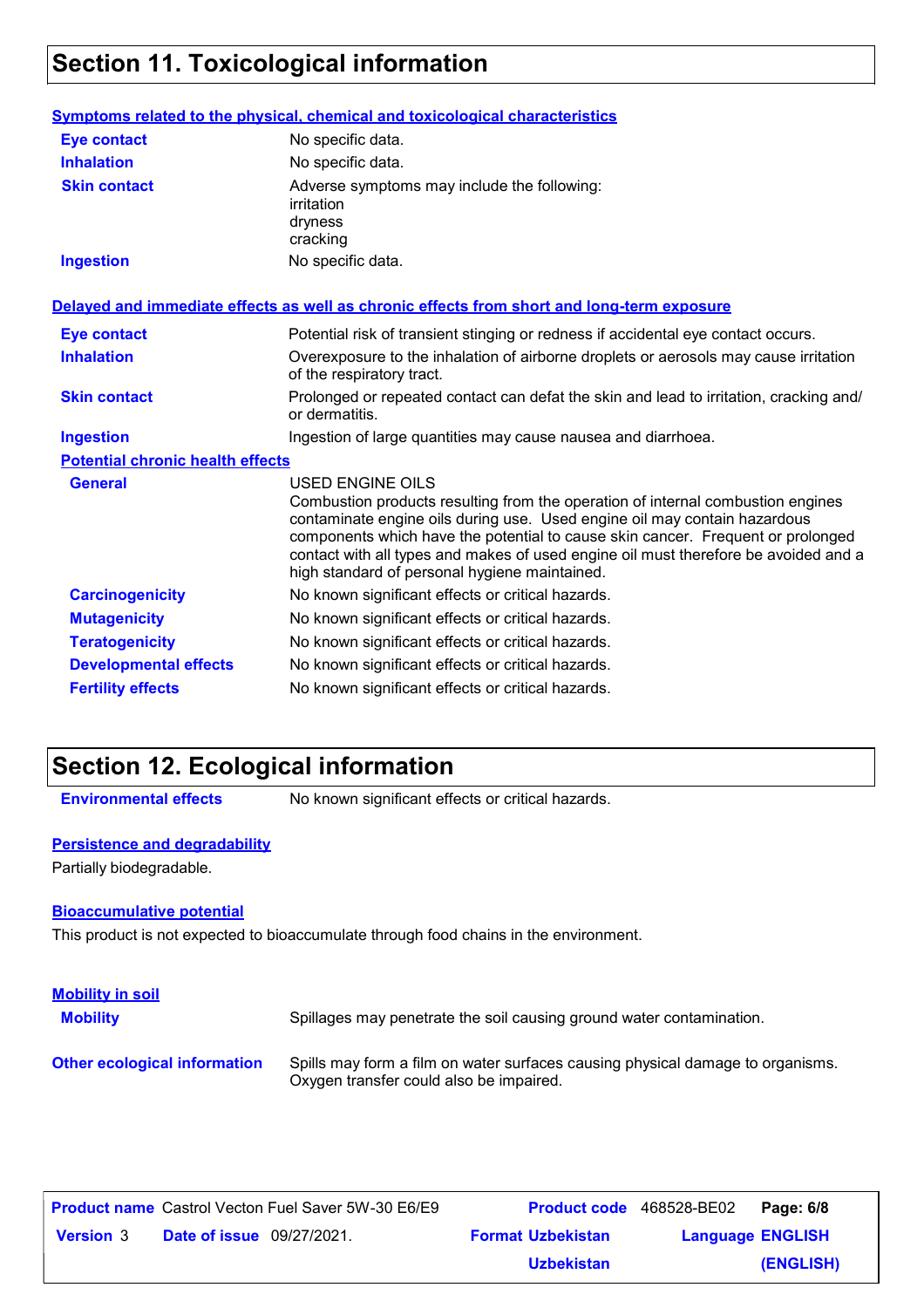# **Section 13. Disposal considerations**

| <b>Disposal methods</b> | The generation of waste should be avoided or minimised wherever possible.<br>Significant quantities of waste product residues should not be disposed of via the<br>foul sewer but processed in a suitable effluent treatment plant. Dispose of surplus<br>and non-recyclable products via a licensed waste disposal contractor. Disposal of<br>this product, solutions and any by-products should at all times comply with the<br>requirements of environmental protection and waste disposal legislation and any<br>regional local authority requirements. Waste packaging should be recycled.<br>Incineration or landfill should only be considered when recycling is not feasible. This<br>material and its container must be disposed of in a safe way. Empty containers or<br>liners may retain some product residues. Avoid dispersal of spilt material and runoff<br>and contact with soil, waterways, drains and sewers. |
|-------------------------|----------------------------------------------------------------------------------------------------------------------------------------------------------------------------------------------------------------------------------------------------------------------------------------------------------------------------------------------------------------------------------------------------------------------------------------------------------------------------------------------------------------------------------------------------------------------------------------------------------------------------------------------------------------------------------------------------------------------------------------------------------------------------------------------------------------------------------------------------------------------------------------------------------------------------------|
|                         |                                                                                                                                                                                                                                                                                                                                                                                                                                                                                                                                                                                                                                                                                                                                                                                                                                                                                                                                  |

### **Section 14. Transport information**

|                                      | <b>IMDG</b>              | <b>IATA</b>              |
|--------------------------------------|--------------------------|--------------------------|
| <b>UN number</b>                     | Not regulated.           | Not regulated.           |
| <b>UN proper</b><br>shipping name    | $\overline{\phantom{0}}$ | $\overline{\phantom{a}}$ |
| <b>Transport hazard</b><br>class(es) | $\blacksquare$           | ۰                        |
| <b>Packing group</b>                 | $\overline{\phantom{a}}$ | $\overline{\phantom{a}}$ |
| <b>Environmental</b><br>hazards      | No.                      | No.                      |
| <b>Additional</b><br>information     | $\overline{\phantom{a}}$ | ۰                        |

**Special precautions for user** Not available.

# **Section 15. Regulatory information**

### **Regulation according to other foreign laws**

| <b>REACH Status</b>                                             | The company, as identified in Section 1, sells this product in the EU in compliance<br>with the current requirements of REACH. |
|-----------------------------------------------------------------|--------------------------------------------------------------------------------------------------------------------------------|
| <b>United States inventory</b><br>(TSCA 8b)                     | All components are active or exempted.                                                                                         |
| <b>Australia inventory (AICS)</b>                               | All components are listed or exempted.                                                                                         |
| <b>Canada inventory</b>                                         | All components are listed or exempted.                                                                                         |
| <b>China inventory (IECSC)</b>                                  | At least one component is not listed.                                                                                          |
| <b>Japan inventory (ENCS)</b>                                   | All components are listed or exempted.                                                                                         |
| <b>Korea inventory (KECI)</b>                                   | All components are listed or exempted.                                                                                         |
| <b>Philippines inventory</b><br>(PICCS)                         | All components are listed or exempted.                                                                                         |
| <b>Taiwan Chemical</b><br><b>Substances Inventory</b><br>(TCSI) | All components are listed or exempted.                                                                                         |